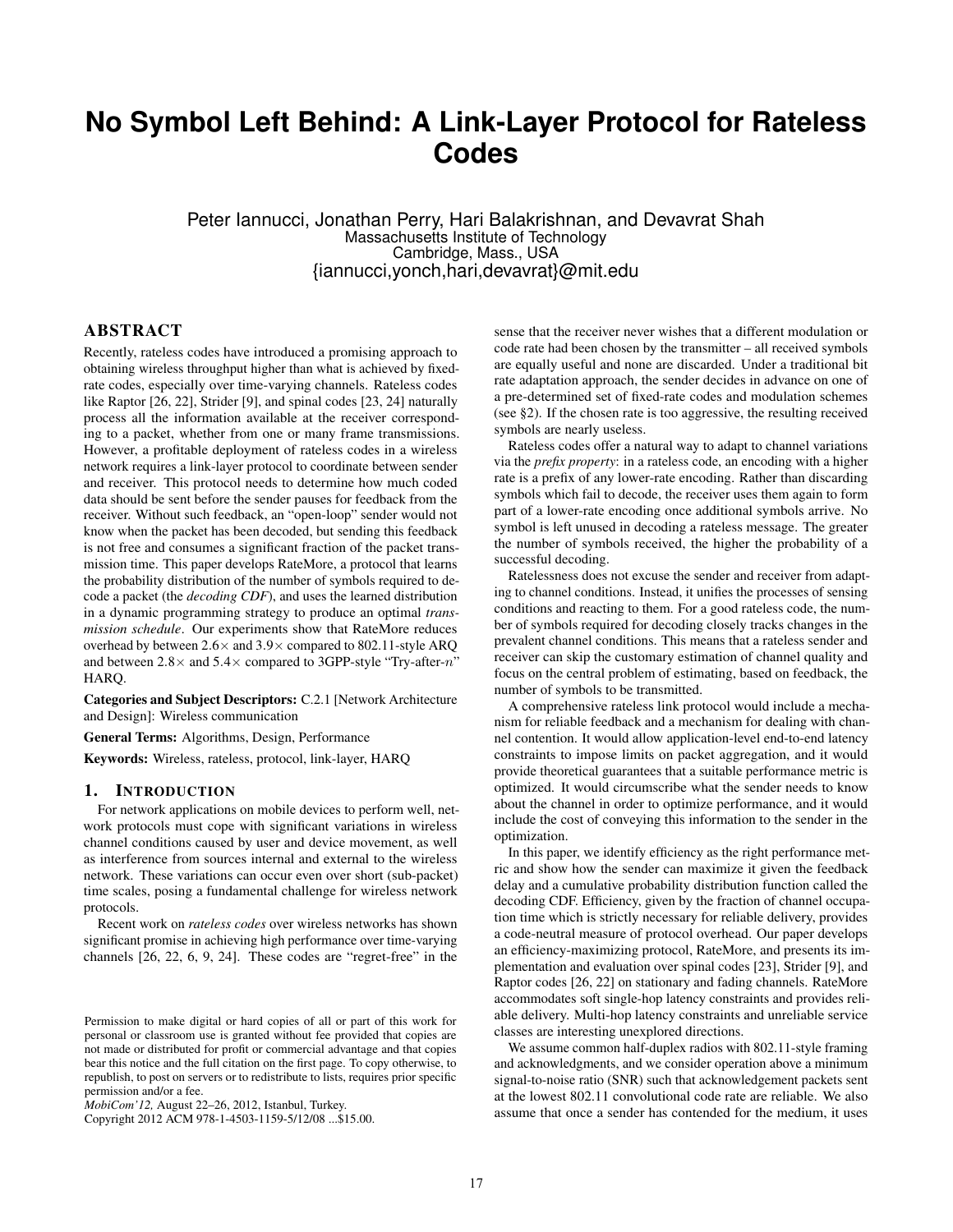802.11's short inter-frame space (SIFS) mechanism to bypass contention during feedback hand-offs until the transaction is complete. Under these conditions, the feedback delay is known to the transmitter a priori via a calculation we review. Our analysis shows that the decoding CDF and the feedback delay are sufficient knowledge for the sender to maximize the average throughput of the link over all possible strategies of transmitting data and pausing for feedback.

The decoding CDF is not only sufficient, but it is practical to obtain. We demonstrate how the sender can obtain approximate yet satisfactory knowledge of the decoding CDF (e.g. performing within 1.57% of full knowledge) from just a handful of acknowledgments.

Our evaluation compares RateMore with two alternatives borrowed from fixed-rate coding. The first is an analogue of automated repeat requests (ARQ) fashioned after 802.11, and the second is incremental redundancy after the pattern of the 3GPP cellular standard, sending a fixed number of additional coded symbols between pauses for feedback. RateMore proceeds from a sound mathematical framework and outperforms both of these ad hoc approaches.

Our results show that RateMore achieves an efficiency of over 90% across all our experiments. Our experiments also show that RateMore reduces overhead by 2.6× to 3.9× compared to 802.11 style classical ARQ and by 2.8× to 5.4× compared to 3GPP-style "Try-after- $n$ " hybrid ARQ. These translate to throughput improvements of up to 26% even under "static" channel conditions. Over fluctuating Rayleigh-fading channels, we show that RateMore performs within 1.57% of the ideal adaptation.

# 2. RELATED WORK

# 2.1 Type-I HARQ

Hybrid ARQ (HARQ) systems [19] marry forward error correction with ARQ to raise the probability of successful reception. Type-I HARQ systems transmit coded messages and retransmit on failures, and are widely used in wireless standards such as Wi-Fi [14]. A common design technique is to specify several modes, or "bit rates", each suitable for a small range of channel conditions. Bit rate adaptation algorithms then choose what mode to use by picking a combination of modulation (symbol set) and code.

# 2.2 Type-II HARQ

Type-II HARQ allows the exchange of coded data over several round-trip interactions between the transmitter and receiver. Using more interactions has been shown to allow improvement over ARQ's performance under poor conditions, while not sacrificing performance under favorable conditions . Two approaches exist for combining transmissions. In HARQ with Chase Combining [5], the retransmission repeats parts of the original packet, which are then combined at the receiver. HARQ with Incremental Redundancy (IR) sends different coded bits in every transmission. This approach has been used successfully in the 3GPP LTE protocol [15], and a protocol has been built to achieve IR-HARQ over 802.11 networks in ZipTx [18].

Soljanin et al. discuss the design of HARQ with incremental redundancy [27]. The develop such a protocol for an ensemble of LDPC codes as well as Raptor codes. The basic idea is to transmit only as many coded symbols as required for the receiver to decode the message with high probability using the best possible maximumlikelihood (ML) decoding rule, presupposing a very high SNR. If the receiver is successful, the transmitter moves to the next message. If not, the transmitter sends the next sets of coded symbols in such a way that given what receiver has received (the transmitter knows the past channel condition at the receiver), there is a high probability of successful ML decoding if the SNR is only moderately high. This is repeated until successful decoding is achieved.

Another related work is by Anastasopoulos [1]. The primary difference arises in the fact that their work does not take feedback delays into account. They model the decoding CDF in terms of an error exponent, and assume that the underlying code cannot decode with more than some maximum number of symbols. They model the channel as a Markov chain and try to infer its state. Our approach is different both in the learning strategy (learning the decoding CDF) and in applying a dynamic programming strategy to compute the transmission schedule.

Most proposed HARQ schemes have a small number of effective rates to choose from. This is achieved using rate-compatible puncturing [11, 17, 10], where the mother code is partitioned into a series of punctured words, such that the decoder has good probability of successfully processing any prefix of the series. In comparison, rateless codes do not require such gentle constructions, and natively offer a free choice of rates.

Systems with either Type-I or Type-II HARQ schemes use bit rate adaptation algorithms. These algorithms take a *reactive* approach to combating temporal channel variations: systems passively monitor channel conditions in the form of the signal-to-noise ratio [4, 13], frame loss rate [29, 3], or bit-error rate [28, 25].

#### 2.3 Partial Packet Recovery

Partial packet recovery schemes are protocols designed to recover packets that were received with errors. Data is divided into small fragments, and some method is used to detect which fragments were received correctly. The transmitter then only retransmits erroneous fragments. Seda [8] adds an overhead of a CRC-8 and an identifier to each block, and sends correction blocks alongside fresh blocks. PPR [16] uses confidence information from the PHY layer instead of a CRC to determine which bits need retransmission, and incorporates a dynamic algorithm to determine what feedback should be sent by the receiver. Maranello [12] again uses CRC to protect each block, but reduces overhead by only transmitting CRCs when the packet contains errors.

Partial packet recovery can be viewed as a finer-grained Type-I HARQ: the PPR system sends smaller blocks, retransmitting a block on error. The difference to non-PPR HARQ is the aggregation of several blocks onto a single transmission, eliminating the fatesharing of bits in the non-PPR case.

### 2.4 Rateless Codes

Our experiments use three recently developed rateless codes— Raptor codes, Strider [9], and spinal codes [23]—so we start by summarizing the key ideas in these codes and the salient features of the implementations of these codes used in our experiments.

Raptor code. Raptor codes [26, 7], which are built on LT codes [20], achieve capacity for the Binary Erasure Channel where packets are lost with some probability. Not much is known about how close Raptor codes come to capacity for additive Gaussian noise (AWGN) channels and binary symmetric channels (BSC). However, there have been several attempts made to extend Raptor codes for the AWGN channel [22, 27, 2]. We adopt a similar construction to [22] in this paper, with an inner LT code generated using the degree distribution in the Raptor RFC [21], and an outer LDPC code as suggested by Shokrollahi [26].

Strider. Strider realizes the layered approach to rateless codes of Erez et al [6]. This approach combines existing fixed-rate base codes to produce symbols in a rateless manner. By carefully selecting linear combinations of symbols generated by the base codes, they show that the resulting rateless code can achieve capacity as the number of layers increases, provided the fixed-rate base code achieves capacity at some fixed SNR. The Strider implementation in our experiments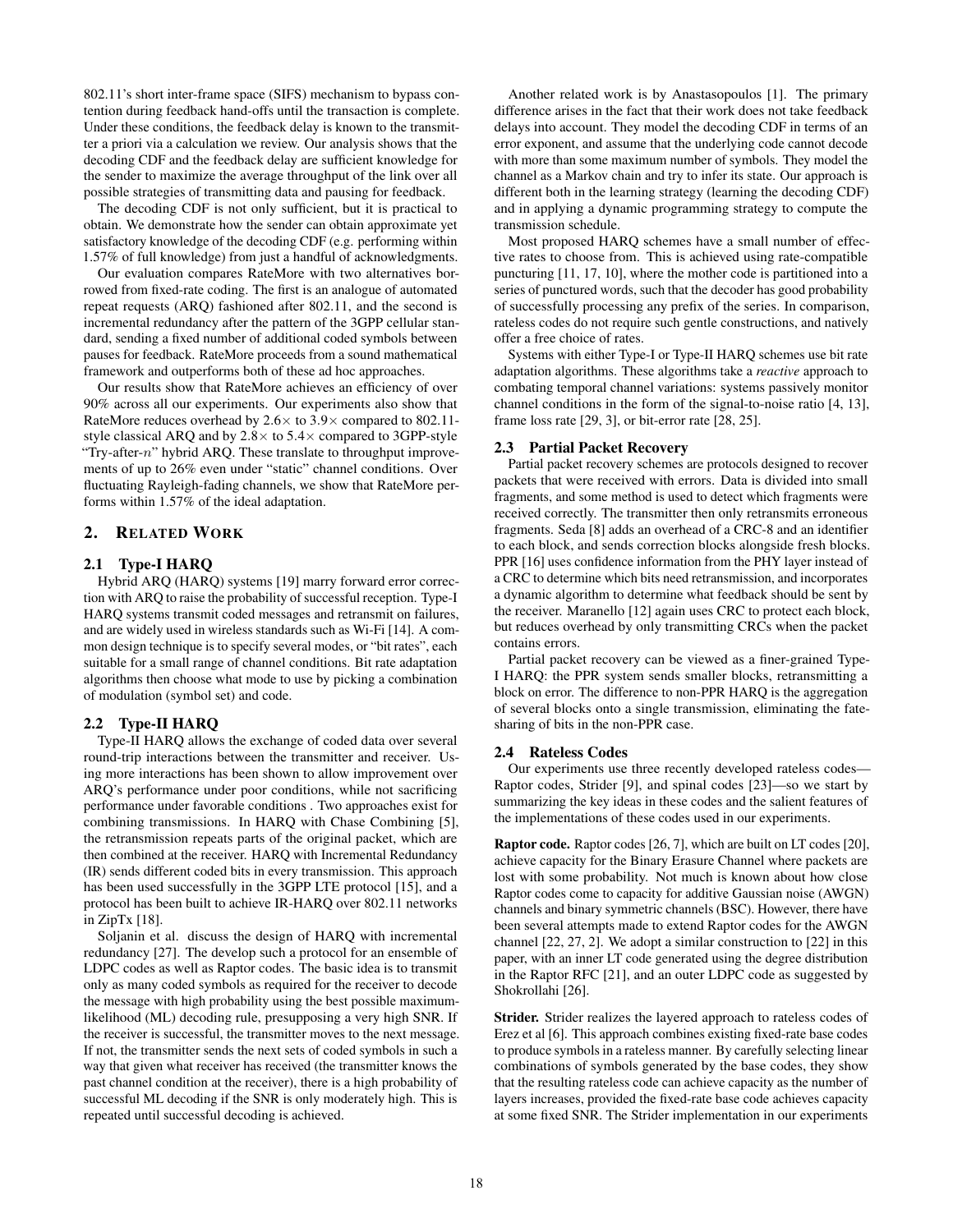was built using reference code from Gudipati [9], with recommended parameters.

Spinal codes. Spinal codes [23] use a hash function to generate transmitted symbols. The rich structure obtained using the hash function can be exploited to achieve rates very close to the channel capacity, with a practical encoder and decoder. In addition to their ability to approach capacity, spinal codes also work well on short messages (256-1024 bits), making them appealing from a latency perspective.

# 3. OPTIMAL TRANSMISSION SCHEDULE

We have yet to define the decoding CDF or to show how to coordinate the sender and receiver via a *transmission schedule* derived from this CDF. This section introduces the decoding CDF and applies it to the schedule optimization problem, treating the CDF as a known quantity. We also show how to compute the feedback delay. The solution of the optimization problem proceeds from these two inputs via a dynamic programming algorithm, which we demonstrate with an example. The next section will show how to learn the CDF using feedback from the receiver.

### 3.1 Decoding CDF

We abstract a rateless code as an encoder which produces an infinite sequence of encoded symbols (bits or constellation points/channel usages) from a finite message, and a decoder which takes any prefix of this infinite sequence and returns either nothing or the correct message. Supposing that all input messages are protected equally, and that the channel parameters drawn from some unknown distribution, the behavior of the code on this channel is characterized by a single function giving the probability with which a message can be decoded correctly after a certain number of symbols have been received by the decoder.

We assume that this probability increases monotonically with the number of symbols received; otherwise, a better (and admittedly more expensive) decoder could attempt to decode with only the first symbol, then with the first two, and so on, guaranteeing monotonicity. If every message is eventually decoded, then the function can be viewed as the cumulative distribution for a random variable that we denote n. Changes to the code parameters, channel conditions, or code block length will affect this distribution.

The decoding CDF has three desirable features from the perspective of the protocol:

- 1. It succinctly captures all of the uncertainties in the system, including those due to fluctuating outcomes on a stationary channel, time-varying channel parameters, and uncertainty about these parameters. Moreover, a schedule determination algorithm that relies only on the decoding CDF is insulated from the details of the code.
- 2. It enables the protocol to explicitly compute, and thus maximize, the expected throughput of a transmission schedule.
- 3. It can be learned from receiver feedback. §4 shows how beliefs about the decoding CDF can be updated from the number of symbols needed to decode each packet. Alternatively, the CDF can be estimated using offline simulations of the behavior of the code. Either way, the sender and receiver have common knowledge of the decoding CDF.

#### 3.2 Optimization Problem

Given a decoding CDF, we would like to obtain a rule for the sender that determines when it should transmit and when it should pause for feedback. This rule takes the form of a sequence of positive integers  $n_i$ ,  $i \in \{1, 2, ...\}$ . Each  $n_i$  indicates cumulatively how many symbols should be transmitted before the sender begins its  $i<sup>th</sup>$  pause.

If feedback were free (i.e., took 0 time), then a throughputmaximizing sender would pause after each symbol transmission. In reality, it takes many microseconds to turn the radios from transmit to receive mode, re-synchronize, complete any ongoing decoding operations to determine whether a positive ACK should be sent, encode the ACK, and turn the radios around again to return control to the sender. The *feedback delay* is the time between the sender's last symbol prior to a pause for feedback and the same sender's first useful symbol following the pause for feedback. With 802.11a/n timings and the most reliable ACK coding rate,

$$
T_{\text{feedback}} = \text{SIFS} + \text{preamble} + \text{ACK payload} + \text{SIFS} + \text{preamble}
$$

$$
= 64 \text{ }\mu\text{s} + 4 \text{ }\mu\text{s} \cdot \left\lceil \frac{\text{ACK bits} + 6}{24} \right\rceil
$$

On a 20 MHz channel with the standard guard interval, 802.11 sends 12 million symbols per second. Thus, if the sender and receiver have only one coded transmission in play at a time, the cost of a single bit of feedback could equal the cost of 816 symbols. This number can be reduced by aggregating many packets to divide the large constant cost of feedback across more useful bits. We explore the details of such aggregation in §5. Even for Strider, the code with the largest packet size of those we considered, transmitted frames are only on the order of 3750 symbols each, so that a pause for feedback after each frame would occupy 18% of the total time spent on transmission plus feedback.

Let

$$
n_f = \frac{T_{\text{feedback}}}{\# \text{ aggregated packets}} \cdot 12 \text{ million } \frac{\text{symbols}}{\text{sec}}
$$

This is the amortized cost of feedback in units of foregone symbols. Note that higher layers cannot tolerate an arbitrary increase in latency caused by excessive aggregation, so one can never drive the cost of feedback to zero. Suppose that  $n_f$  already takes into account as much amortization as is possible subject to higher-layer latency constraints.

We wish to send a packet whose length before any coding is  $b$ bits, after coding it using a rateless code. The decoding CDF for the rateless code specifies  $\mathbb{P}(n > \cdot)$ , the probability that decoding will be successful after receiving  $n$  symbols.

Consider a general transmission schedule for reliable delivery. The sender first transmits  $n_1$  symbols, then pauses for feedback. If decoding fails, the sender transmits  $n_2 - n_1$  symbols before pausing a second time. In sum, before the  $i<sup>th</sup>$  pause, the sender transmits  $n_i$  symbols. We seek an assignment of values to  $n_1, n_2, \ldots$  that minimizes the average time spent delivering each b-bit packet.

Let

 $p_i = \mathbb{P}(\text{first success after } i \text{ feedback rounds})$ 

 $q_i = \mathbb{P}(\text{stop after } i \text{ feedback rounds}).$ 

These two quantities differ if the sender gives up on this packet without success and moves on to the next one. The sender will spend an average of  $\sum_i q_i (n_i + i \cdot n_f)$  symbol-times on each message, including time spent transmitting and time spent waiting for feedback.

The *efficiency* of a transmission strategy is the fraction of this time *strictly necessary* for reliable delivery. Its formal definition is motivated by two observations.

1. For any feedback-based link-layer protocol, it is essential that the sender solicit feedback at least once for each network-layer packet to ensure that it has been received, so the sender can then proceed to the next packet.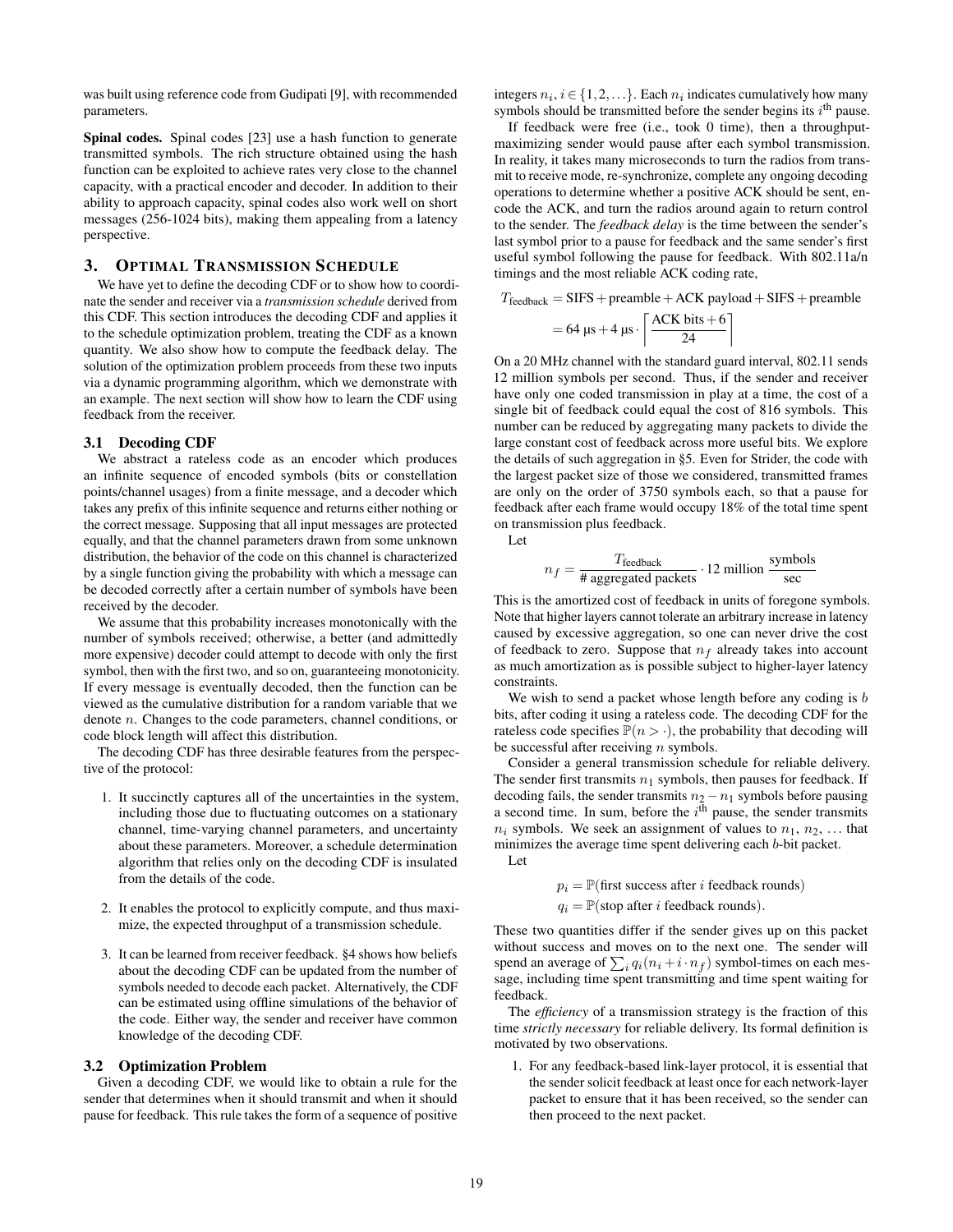2. It is necessary for the transmitter to transmit, on average, at least  $\mathbb{E}[n]$  symbols. If the transmitter sends less than this number of symbols, then it follows that some fraction of packets are not decoded correctly.

Combining these two observations, we define efficiency as

$$
\eta = \frac{\mathbb{E}[n] + n_f}{\sum_i q_i (n_i + in_f)}\tag{1}
$$

Note that if  $n_f$  is nonzero, the only way to achieve perfect efficiency will be for the sender to guess  $n$  correctly every time. If  $n$  has positive entropy arising from unpredictable channel variations, as in practice, we will be unable to achieve 100% efficiency, but our goal is to come as close as possible to the ideal efficiency.

Minimizing the time spent delivering a message is equivalent to maximizing  $\eta$ . In principle, this problem seems like a difficult multidimensional search, but it turns out that the optimal  $n_i$  assignments can be obtained by dynamic programming using only the decoding CDF as input. The optimal substructure in this problem is revealed by interpreting the transmitter's decisions in the framework of a dynamic game, as we explain next.

### 3.3 Dynamic Game Formulation

Suppose that we are playing a game against nature, and that nature chooses  $n$  from the known decoding CDF distribution but does not tell us the value. Our first move is to transmit  $n_1$  symbols; nature's behavior is to use its hidden knowledge of  $n$  to determine whether the game ends or continues. We then transmit  $n_2 - n_1$  symbols, and nature once more determines whether the game ends, and so on.

Our score at the end of the game is the negative of the total time we spent transmitting symbols or waiting for feedback (we measure the time in units of "symbol-time"). The negative is because we want the game to end as soon as possible. Because nature only acts to end the game, the optimal strategy depends only on  $n_f$  and the distribution of  $n$  (the decoding CDF), but not on any information arising during gameplay.

To develop an optimal strategy for the game, we apply backward induction. Supposing we find ourselves at some node of the decision tree where i symbols have already been transmitted, we must decide how many additional symbols  $j_i^*$  we will transmit before pausing to minimize our expected time-to-completion. For some choice of  $j$ , the corresponding expected time is

$$
t_{ij} = j + n_f + \mathbb{P}(n > i + j \mid n > i) t_{(i+j)j^*_{i+j}}
$$

That is, we pay an immediate cost of  $j + n_f$ , and with some probability given by the decoding CDF and expressed in the third summand above, the game will continue and we will incur additional costs according to our optimal strategy. The third term is somewhat counter-intuitive: it says that with probability  $\mathbb{P}(n>i+j | n>i)$ , the additional time required is  $t_{(i+j)j_{i+j}^*}$ ; the tricky part is that the expression of  $t_{ij}$  now depends on  $t_{\ell j'}$ , where the index  $\ell = i+j$  is *greater than* i.

We address this issue below, but for now observe that choosing

$$
j_i^* = \underset{j>0}{\text{arg min}} t_{ij}
$$
  
\n
$$
t_i^* = t_{ij_i^*} \text{ so that we can write}
$$
  
\n
$$
t_i^* = j_i^* + n_f + \mathbb{P}(n > i + j_i^* \mid n > i) t_{i+j_i^*}^* \tag{2}
$$

produces the optimal strategy<sup>1</sup>.

The reason is that if we know the optimal strategy and the corresponding expected time for all  $i' > i$ , then we can compute the

strategy and expected time for  $i$ . So, if  $n$  were bounded above by some finite value, one can use dynamic programming to find the optimal strategy to minimize the expected completion time for all  $i$ . We would then choose  $n_1 = j_0^*, n_{i+1} = n_i + j_{n_i}^*.$ 

## 3.4 Finite Termination by Tail Fitting

Some finesse is required to terminate the infinite recursion onto larger and larger i. The problem is that one may easily encounter a point where there is no information available from the decoding CDF for some number of symbols,  $n^*$ , required to make progress; i.e., we have no information about  $\mathbb{P}(n>n^* = i+j^*)$ . What RateMore does in this situation is to revert to the best possible periodic-rate schedule given all the information known. It produces a schedule where the sender pauses after sending  $j^*$  symbols, obtaining the feedback, and then continuing, until either the packet is decoded or the sender gives up. If the packet gets decoded, the sender will have obtained information about the decoding CDF for this point in the state space, which will improve the subsequent operation of the protocol.

To determine  $j^*$ , we replace the tail of our distribution for n with an *analytic form*, which produces a stationary optimal strategy. Rearranging the terms in Equation  $(2)$  and replacing the t's with a fixed (stationary) value on both sides, we find

$$
t^* = j^* + n_f + \mathbb{P}(n > i + j^* | n > i)t^*
$$

$$
1 - \frac{j^* + n_f}{t^*} = \mathbb{P}(n > i + j^* | n > i)
$$

$$
= \frac{\mathbb{P}(n > i + j^*)}{\mathbb{P}(n > i)}
$$

The memoryless (geometric) distribution satisfies this property. We fit a geometric tail onto our distribution and compute  $j^*$  and  $t^*$  for it to bootstrap the recursion onto finite  $i$ .

We could instead have set the complementary CDF to be zero above some finite  $n$ , but this introduces undesirable oscillations into the computed expected time and strategy variables, and does not offer any insight into what the transmitter should do if it does eventually find itself in the position of choosing a  $j$  for some i larger than this limit. With the geometric tail, the transmitter simply falls back to sending the stationary number  $j^*$  of symbols before each pause. This distinction is especially important during the process of learning the empirical CCDF, because the sender will have no data for the probability of  $n>n_{\text{max}}$ , where  $n_{\text{max}}$  is the largest n we have observed so far.

For the memoryless distribution with geometric parameter 0 <  $\beta$  < 1, we solve to obtain

$$
\beta^{-j} + j \log \beta = 1 - n_f \log \beta
$$
  
\n
$$
\Rightarrow k = \ln(k + \gamma), \text{ where}
$$
  
\n
$$
k \triangleq -j \log \beta
$$
  
\n
$$
\gamma \triangleq 1 - n_f \log \beta
$$

Solving iteratively,

$$
k_1 = \gamma
$$
  
\n
$$
j_{\text{tail}}^* = -\frac{k_{\infty}}{\log \beta}
$$
  
\n
$$
k_{i+1} = \ln(k_i + \gamma)
$$
  
\n
$$
t_{\text{tail}}^* = \frac{j^* + n_f}{1 - \beta j^*}
$$

In practice, the iteration converges rapidly.

Another useful special case of the dynamic programming algorithm is for  $n = c + g$  where c is a constant and g is geometrically distributed with parameter  $\beta$ . In this case, we reuse the above calculation for  $j_{\text{tail}}^*$ , but take  $n_i = c + i \cdot j_{\text{tail}}^*$ . That is, the first step is to send  $c + j_{tail}^*$  symbols, and each subsequent step is to send

<sup>&</sup>lt;sup>1</sup>The strategy is a subgame perfect equilibrium.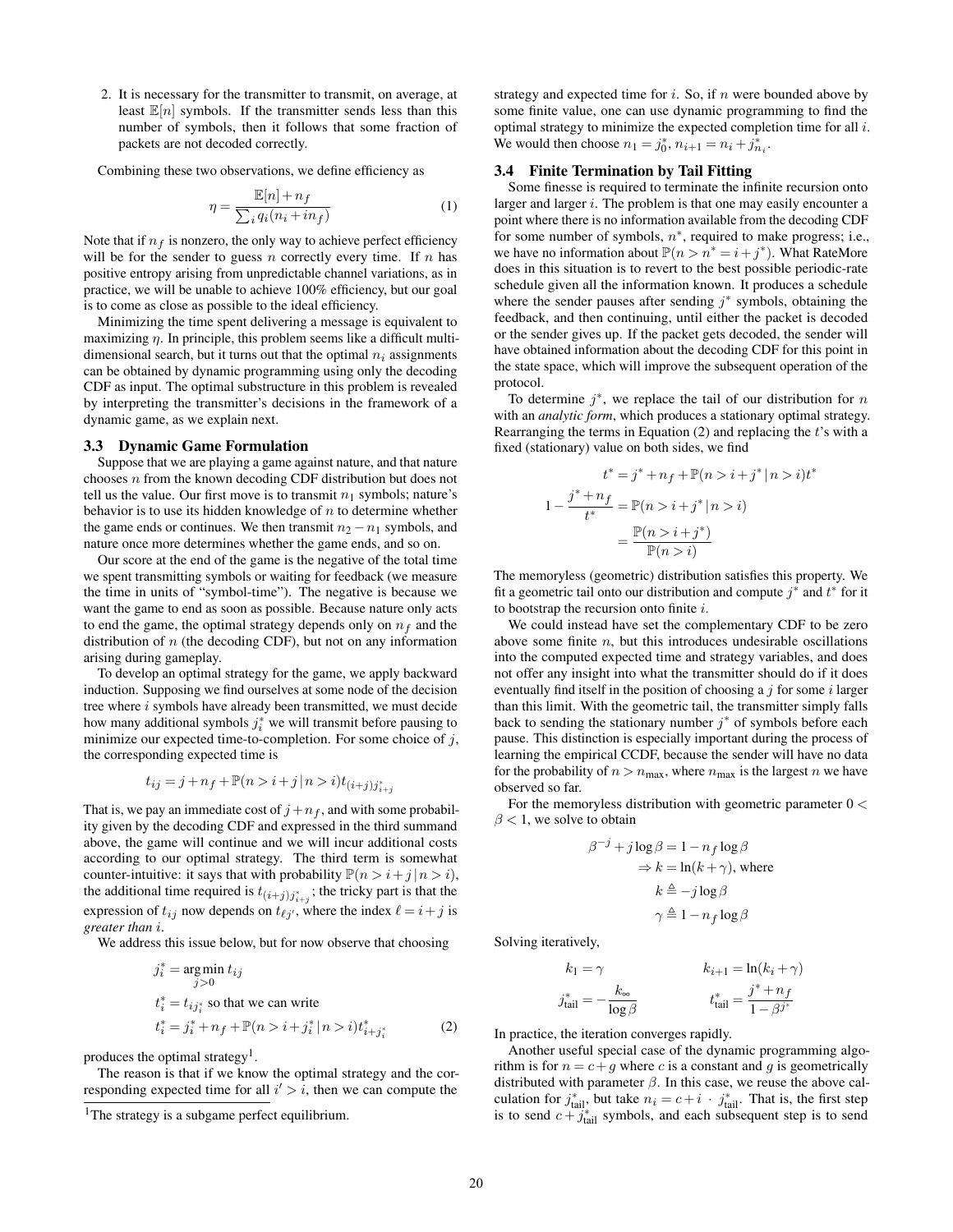$j^*_{\text{tail}}$  symbols. This form for the distribution of n turns out to be a reasonable practical approximation to the empirical behaviors of the spinal code and Strider.

## 3.5 An Example

This section will use Figure 1 to illustrate the behavior of the dynamic programming strategy using a synthetic decoding CDF for purposes of illustration. We proceed top-to-bottom, then left-to-right. The top-left plot shows a CDF and when we would pause for feedback with various delays,  $n_f$ . The mapping of colors<sup>2</sup> to feedback costs is shown on the right axis. The middle-left and bottom-left plots show the estimated remaining time and optimal forward strategy for the same CDF after some number of symbols have been transmitted. The circles show the best division into feedback intervals, starting at 0 and stepping forward according to the bottom-left plot.

The top-right plot shows how the optimal strategy chooses a variable level of pre-feedback confidence of decoding. For the constant-plus-geometric distribution, for example, the lines would be flat. The other two plots on the right column show how tail-fitting gives us reasonable behavior even after dozens of round-trips (which might be reasonable if the cost of feedback is low enough).

## 4. LEARNING THE DECODING CDF

The decoding CDF is the primary input to the dynamic programming algorithm, specifying the probability that a given number of symbols will be required by the receiver for successful decoding. These probabilities depend on current channel conditions. When the channel can be characterized by a single parameter, we can obtain CDFs for different values of that parameter using off-line simulations or experiments. For example, in the case of the additive white Gaussian noise channel (AWGN) we could obtain CDFs for a range of signal-to-noise ratio (SNR) values. In practice, however, wireless radios operate in complex environments, and we expect the channel to have too many parameters for such an approach to be practical; we expect these parameters to vary unpredictably over time; and we expect that off-line simulations will differ significantly from the actual implemented system.

A robust alternative to this approach is to *learn* the CDF on the fly: that is, to estimate the CDF based on the recent history of number of symbols required for successful decoding at the receiver. The sender always consults the strategy derived from the most recent CDF estimate. This form of online learning directly accommodates variations in channel conditions due to fading and mobility.

The most general empirical distribution for the probability of successful decoding after any number number of symbols is the multinomial distribution. Thus, a very general Bayesian approach would be to learn this multinomial distribution beginning from a Dirichlet prior. This entails maintaining a histogram over the number of symbols required for decoding so far. While straightforward, a model with such a large state-space leads to slow learning and slow adaptation to variations in the channel.

Ideally, we would like to maintain a parametric distribution with a minimal number of parameters as our surrogate for the actual CDF. With this in mind, we propose two approaches: (a) Gaussian approximation, and (b) Constant-plus-Geometric approximation. From these, we pick the Gaussian approximation, for the reasons explained below.

Gaussian approximation. Our inspection of the decoding CDFs

indicates that the Gaussian distribution should be a reasonable approximation at low SNR. Maximum-likelihood (ML) estimation for the Gaussian distribution requires nothing more than computing the empirical mean and variance of the number of symbols needed for successful decoding, which can be accomplished with a few accumulators. In the face of time-varying conditions, the empirical mean and variance can be *filtered* using a moving average or a similar scheme.

We chose to use Algorithm 1 for learning a Gaussian CDF. The algorithm keeps exponentially-weighted accumulators to estimate the mean,  $\mu$ , and variance,  $\sigma^2$ . The parameter  $\alpha$  ranges from 0 (no memory) to 1 (unlimited memory). The averages track the input with a time constant of  $1/\ln(1/\alpha)$ . This scheme has two advantages over a traditional exponentially-weighted moving average of the form  $y \leftarrow (1-\alpha)x + \alpha y$ . First, the start-up transient dies out more quickly because we weight our initial conditions less heavily. Second, the estimator's behavior is well-defined for  $\alpha = 1$ : inputs are retained forever, and we recover the ML estimator.

Algorithm 1 Gaussian learning with exponentially weighted moving average. Long-term performance is not sensitive to initial values.

We present results in §7 showing that under the Gaussian approximation, performance of RateMore when the true decoding CDF is not available differs by only a few percent from performance when the true CDF is available. At low SNR, the Gaussian approximation with a memory parameter of  $\alpha = 0.99$  performs within 1% of the known-CDF case. We also show that very aggressive learning rates of  $\alpha = 0.80$  perform very well on simulated fading channels.

Constant-plus-Geometric approximation. The Constant-plus-Geometric approximation treats the random variable n as  $n = c + g$ , where  $c$  is a constant and  $g$  is a geometric random variable with parameter  $\beta$ . Like the Gaussian, this family of distributions has two parameters,  $c$  and  $\beta$ . We considered this approximation because of the analogy with the presence of *error exponents* in most good codes. When a code has an error exponent, the probability of a decoding error after transmitting *n* symbols scales as  $exp(-\gamma n)$  for some constant  $\gamma$  as long as n is large enough to push the rate below the channel capacity. This minimal  $n$  corresponds to the constant summand c, and the exponential drop in error probability with increasing  $n$  corresponds to the geometric drop in probability of unsuccessful decoding with increasing g.

Additionally, if this approximation is good, the the resulting dynamic programming strategy has a simple form: for the first transmission, send a number of symbols  $c + j^*_{\text{tail}}$ , then pause for feedback. If the receiver has not decoded the transmission, send  $j_{\text{tail}}^*$  more symbols before each subsequent request for feedback.

Unfortunately, despite this elegance, this distribution does not have a convenient maximum-likelihood estimator. The most likely value of the constant  $c$  is upper bounded by the min of  $n$  observed

<sup>2</sup>Unfortunately, this chart is best viewed in color; we recognize that it is a problem when not viewed online or on a color print-out; note, however, that the different "levels" correspond to different feedback costs.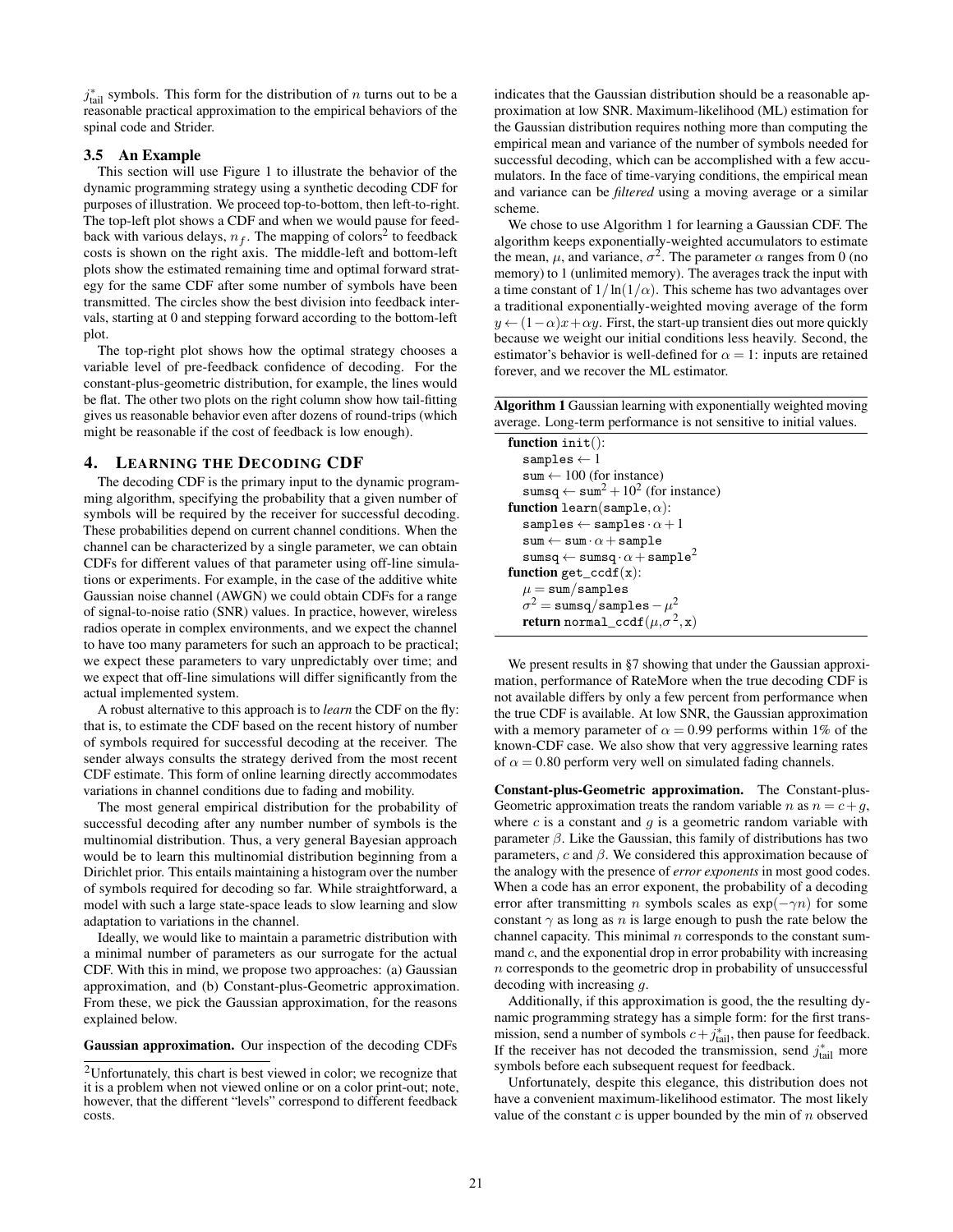

Figure 1: An illustration of the output of the dynamic programming algorithm

over all decoding attempts. In practice, this will lead the dynamic programming algorithm to under-estimate the number of symbols necessary for decoding. For this reason, we performed our experiments using the Gaussian approximation.

## 5. PACKING PACKETS AND BLOCK ACKS

Rateless codes, particularly in high bandwidth situations, benefit from a method to pack symbols belonging to multiple distinct network-layer packets into the same link-layer frame, and using a "block ACK" scheme (as in 802.11e/n) to amortize the cost of sending feedback about the decoding state of each packet. Packing packets into a single frame is a useful amortization not only when the packets are small in size, but also when only a few more symbols are required to be transmitted to successfully decode the packet. As link rates increase, it is likely that any code (whether rateless or using incremental redundancy) that decodes using symbols from previous frame transmissions will benefit from packing multiple distinct packets into the same frame and using block ACKs.

If per-packet latency were not a concern, we could pack as many packets as we wish into one frame, making  $n_f$  as small as we wish. In practice, however, we care about this metric: for example, if we consider a high-definition video/audio teleconference, the maximum wireless per-packet latency might be set to 50 ms, which at a bit rate of 1.5 Mbits/s works out to  $n_f =$ . RateMore's dynamic programming method assumes that  $n_f$  is exogenously given by such latency requirements, and that it has already been amortized over multiple in-flight packets packed into one frame.

To efficiently pack and unpack symbols from multiple packets into a single transmitted frame, we observe that because the sender's decoding CDF is learned from the receiver's feedback, both the sender and receiver can agree on the exact CDF and hence the exact feedback schedule currently in use. The sender encodes the length of the packet (in symbols) in the Signal field as in 802.11, which is transmitted inside a  $4 \mu s$  OFDM symbol. From this field, the receiver of a packet knows immediately how many symbols it will receive in all. The problem is to allocate a certain number of symbols for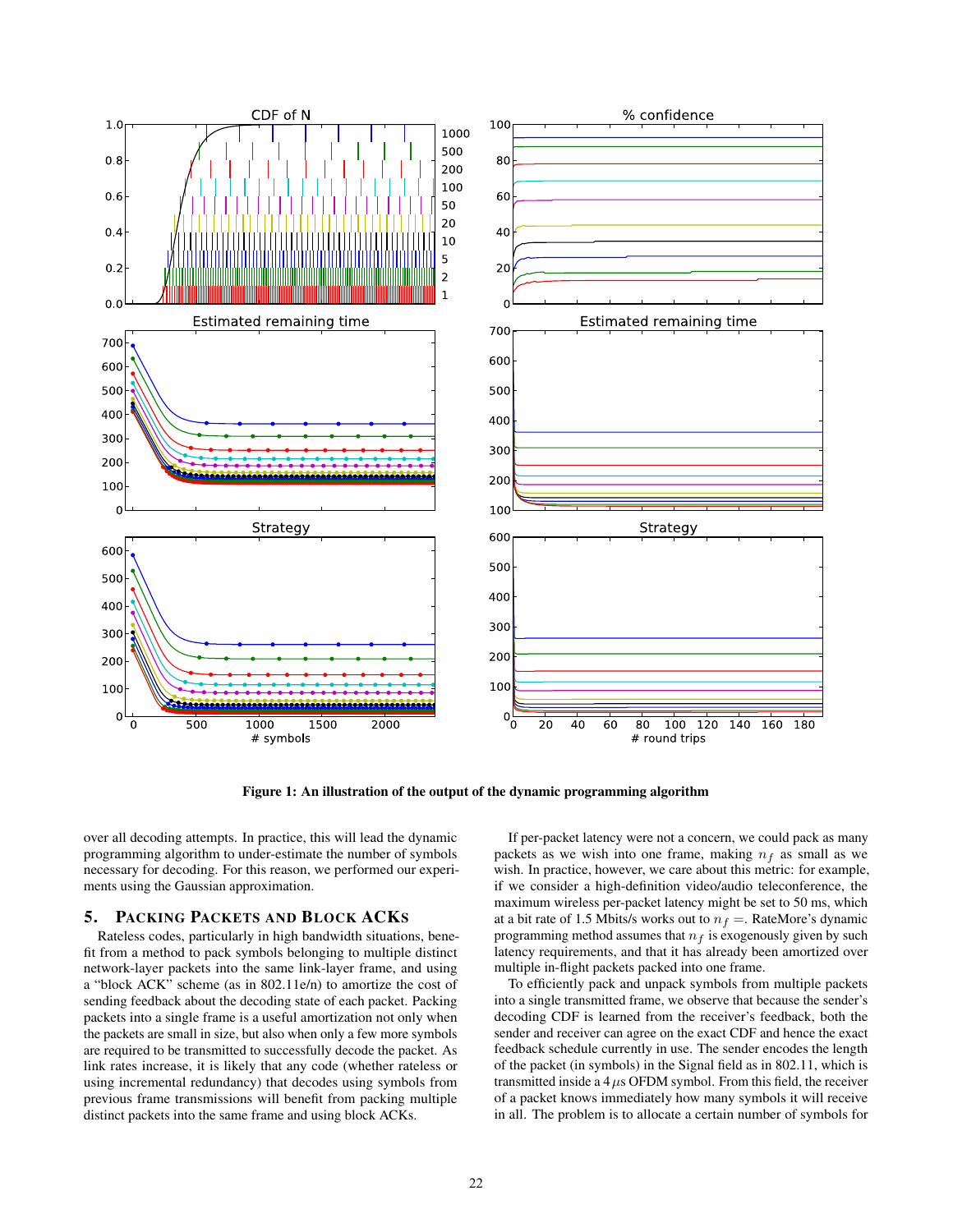

Figure 2: Symbols from many packets are aggregated into a frame in order to amortize the cost of the short inter-frame spaces (SIFS, 16µs) and preambles/headers.

packet 1, then the symbols for packet 2, and so on, as shown in Figure 2.

The solution to this problem is as follows. When the sender transmits the first frame, the receiver consults its copy of the feedback schedule to see how many symbols should have been included for a packet for which no symbols have previously been sent (obviously, this number would be the same for every packet). For example, the schedule may recommend sending 100 symbols before pausing for feedback. If a frame is received with length 500 symbols, the receiver infers that the sender wants to deliver 5 packets (as in Figure 2).

After the frame ends and the receiver finishes attempting to decode each packet, it sends an acknowledgment (ACK) frame to the sender including a short field (e.g., 6 bits) for each such packet. If the field for packet i is all ones (NAK), the packet has *not* been decoded successfully, so the sender should consult its feedback schedule (also known to the receiver) and include more symbols for that packet in the next frame. Otherwise, decoding was successful; in this case, the ACK field encodes the *fraction of this last frame's symbols for packet* i *that was needed to achieve a successful decoding*. Using this feedback, the sender can calculate the number of symbols that were needed to decode any given packet to estimate the decoding CDF using the learning algorithm (§4).

In general, because the sender and the receiver both agree on the updated CDF, the receiver will now know how many symbols for each unfinished packet will be in the next frame. For example, in Figure 2, three packets out of five were not decoded successfully. Each of those packets will have the *same* number of additional symbols sent in the next frame (for example, 20 symbols, according to the feedback schedule). In addition, the frame would include symbols from new packets; each of those new packets would send the same number of symbols given by the feedback schedule for new packets.

The key insight in this scheme is that we do not need to explicitly communicate the number of symbols per packet being transmitted because both parties know the schedule. This scheme works correctly if frames and ACKs are not lost, which can be engineered by ensuring that the preamble and headers are sent at low rates (one can extend this protocol to handle frame and ACK loss with some effort).

## 6. SOFTWARE IMPLEMENTATION

Our implementation comprises several interconnected simulations written in C++ and Python.

Codes and Channel Models. To obtain raw decoding CDFs, we performed thousands of experiments with the Spinal, Strider, and Raptor codes using the parameters shown in Table 1. The experiments produced decoding CDFs for SNRs from −5 to 35 dB on both stationary additive white Gaussian noise (AWGN) and fast-fading Rayleigh channels. The decoders had access to channel information. The slow-fading experiments used the decoding CDFs from the stationary channel, because in this regime the channel coefficients

| Code    | Parameter       | Value                   |
|---------|-----------------|-------------------------|
| Spinal  | Message size    | 256 bits                |
|         | k.              | 4 bits/half symbol      |
|         | B               | 256 candidates/beam     |
|         | Constellation   | QAM- $2^{20}$           |
| Strider | K               | 33 layers               |
|         | $\overline{M}$  | 1500 bits/layer         |
|         | Message size    | 50490 bits              |
|         | Outer code      | $1/5$ -rate turbo       |
| Raptor  | Message size    | 9500 bits               |
|         | LT degree dist. | As per RFC [21]         |
|         | LDPC design     | As per Shokrollahi [26] |
|         | LDPC rate       | 0.95                    |
|         | Constellation   | OAM-64                  |

Table 1: Parameters for the underlying rateless codes.

fluctuate over a time scale much longer than a packet (e.g., 45 ms for a receiver moving at 10 km/hr).

To simulate slow Rayleigh fading, we directly synthesized a Gaussian process with the appropriate Doppler spectrum and used the result as a time series of channel coefficients. Noise power was maintained at a constant fraction of the average signal power. Given the Rayleigh channel coefficient and the ratio of average signal power to noise power, we computed an appropriate instantaneous SNR. For the "ideal adaptation" results in the next section, we then selected the corresponding raw decoding CDF from our empirical data by interpolating between CDFs at the nearest SNRs. RateMore itself learns the CDFs online using the Gaussian approximation. Interestingly, despite the approximation, the system's performance is as good as using the raw CDFs.

**Timing.** To obtain accurate values for  $n_f$  as well as throughput and latency, we built a timing model for transmission and feedback on a 20 MHz half-duplex OFDM channel designed to mimic 802.11a/n. We included the overhead associated with preamble synchronization, and assumed that all feedback was transmitted at the lowest 802.11a/n rate of 6 Mbps for reliable delivery. We did not include a simulation of contention, but we used the SIFS interval  $(16 \mu s)$ to determine how long the parties would have to wait for the ACK stage.

Because the nature of our transmission schedule is to periodically incur negative acknowledgements, we wanted to ensure that in such cases the communication proceeds to successful completion before the channel is relinquished. This avoids receivers having to maintain large buffers for several ongoing conversations. Therefore, in our simulation the transmitter resumes transmitting after SIFS elapses from the receipt of an ACK frame.

Dynamic programming algorithm. Our implementation allows for the possibility of "sparse" CDFs whose values are known only for some isolated values of the number of symbols  $n$ . For the Spinal code, we found that choosing the values of n corresponding to  $1/8^{\text{th}}$ passes sacrificed virtually no performance while reducing the search space for the algorithm by a factor of roughly 8. For Strider,  $n$ should be a multiple of 3840 symbols.

The sender runs Algorithm 2 to determine how many symbols should be sent before each feedback. The points at which the CDF is known are given by  $x_i$ . The steady-state values  $j^*_{\text{tail}}$  and  $t^*_{\text{tail}}$  are computed as described in §3.4, and  $i$ <sub>tail</sub> denotes the index into the  $x_i$  where recursion is terminated and the steady-state behavior takes over.

A value  $j_i$  returned from Algorithm 2 specifies that after a failed decode attempt with  $x_i$  symbols, the next decode attempt should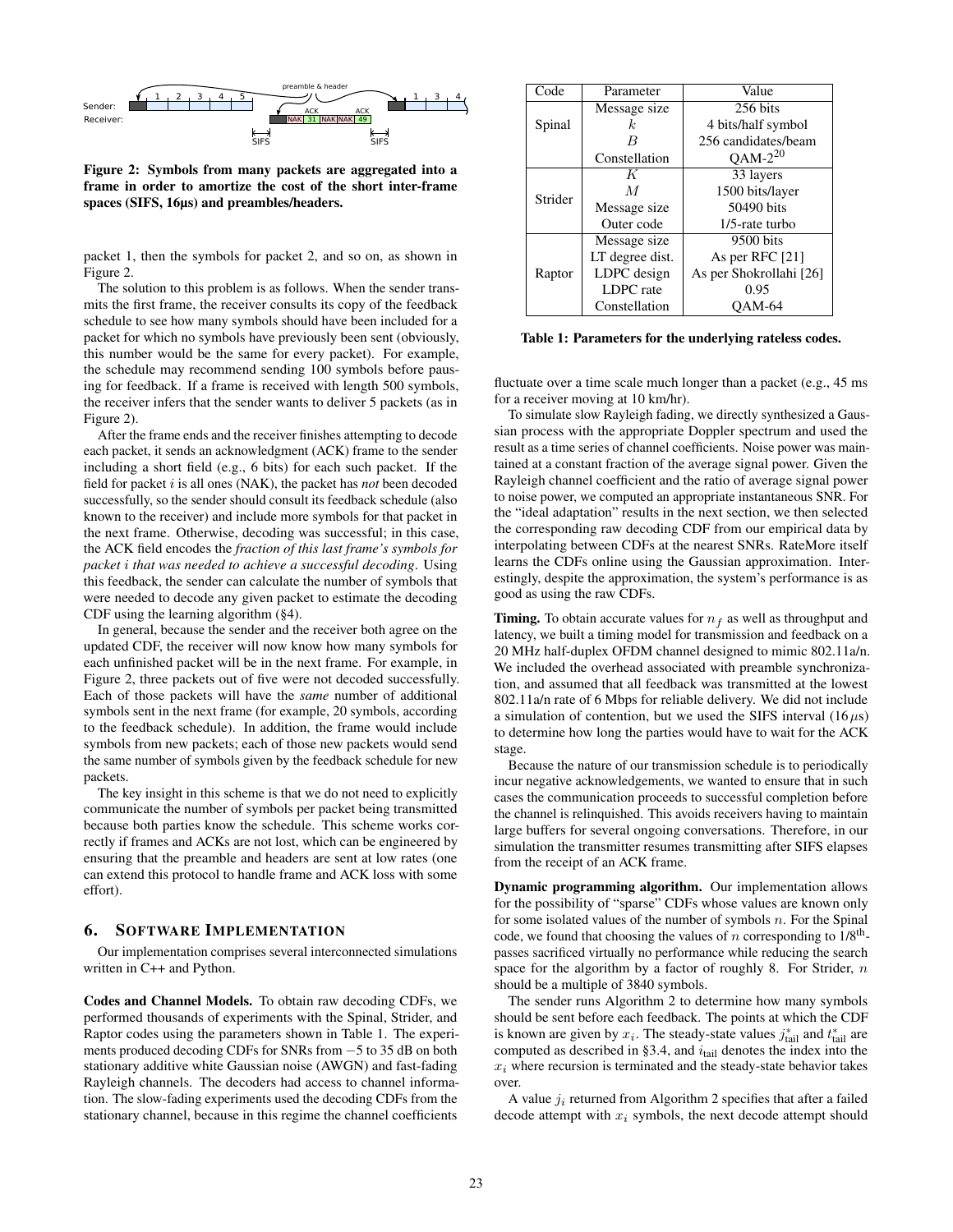**Algorithm 2** Given decoding CDF (sampled at  $x_i$ ) and  $n_f$ , compute the transmission schedule by minimizing Expected Time To Completion (ETTC).

 $j_i, t_i \leftarrow j_{\text{tail}}^*$ ,  $t_{\text{tail}}^*$  for all  $i \ge i_0$ for  $i = i_{tail} - 1$  to 0 do # compute strategy after  $x_i$  transmitted symbols: for  $j = 1$  to  $i_{tail} - i$  do # when transmitting  $x_{i+j} - x_i$  more symbols: ETTC<sub>j</sub> ←  $(x_{i+j} - x_i) + n_f + t_{i+j} \cdot \mathbb{P}(n > x_{i+j} | n > x_i)$ # choose strategy that minimizes expected time:  $j_i, t_i \leftarrow \arg\min\{ \text{ETTC}_j \}$ , min $\{ \text{ETTC}_j \}$ return  $j_0, j_1, \cdots$ 

occur with  $x_{i+j_i}$  symbols. A sender that gets a NAK after  $x_i$ symbols should transmit  $x_{i+j_i} - x_i$  more symbols before the next feedback.

Given a feedback schedule, we use Equation (1) to compute the fraction  $\eta$  of transmission time that is well-spent, and the overhead  $1 - \eta$  that is wasted.

 $ARQ$  and Try-after- $n$  HARQ. We implemented two alternative feedback schedules for comparison, which we refer to as ARQ and Try-after- $n$  HARQ. With ARQ, the sender picks some number of symbols to transmit, then waits for feedback in the form of an ACK. If it receives no ACK, it drops the packet and starts over. This scheme effectively chooses a rated version of the rateless code, and does not incorporate incremental redundancy. In principle, ARQ could choose a different rate for each SNR value. However, existing ARQ systems with rate adaptation, like 802.11, do not have such a large number of rates. 802.11n with one spatial stream has only eight. We therefore require ARQ to pick eight rates to cover the SNR range from −5 to 35 dB. These eight rates are selected to maximize efficiency over all SNRs. For the Spinal code, this maximization led us to select rates of 3.4,6.2,11,19,30,43,56, and 72 Mbits/s.

For Try-after-n HARQ, we picked a family of eight parameter values, as before, and sent  $n$  additional symbols of incremental redundancy before each solicitation of feedback.

## 7. EVALUATION

We evaluate RateMore in simulation on stationary, slow-, and fast-fading AWGN channels. Our principal results are summarized in Table 2.

### 7.1 Baseline comparison to ARQ, Try-after- $n$  HARQ

Figure 3 shows the overhead of RateMore compared to ARQ and "Try-after-n" HARQ running atop spinal codes with a feedback value  $n_f = 20$ . These experiments are using a stationary channel simulator that introduces Gaussian noise of different variances. We run 20 trials of 100 packets at each SNR.

Across a range of SNRs, the reduction in overhead is between 2.6 $\times$  and 3.8 $\times$  relative to ARQ, and between 2.8 $\times$  and 5.4 $\times$  relative to HARQ. These reductions are significant; they translate to linklayer throughput improvements up to 26%.

#### 7.2 Slow-fading Rayleigh channel

Using our simulated Rayleigh fading coefficients for a Doppler velocity of 10 meters per second, we compared the throughput of RateMore running with known CDFs and SNR against the throughput of RateMore with Gaussian CDF learning. Figure 4 shows a typical trace of 100 milliseconds of adaptation on a fading channel. The average SNR is 15 dB. We found that long integration times (e.g. learning parameter  $\alpha$  close to 1) were not necessary to obtain good performance. In fact, with  $\alpha = 0.8$ , corresponding to an exponential



Figure 3: With spinal codes and  $n_f = 20$ . At low, medium, and high SNR, respectively, RateMore reduces overhead by 3.8×, 2.9 $\times$ , and 2.6 $\times$  relative to ARQ and 2.8 $\times$ , 3.6 $\times$ , and 5.4 $\times$  relative to Try-after- $n$  HARQ.

time constant of only 4.5 packets, we found aggregate throughput with learning to be within 1.57% of throughput under known CDFs and SNR. Figure 5 is a detail of Figure 4.

#### 7.3 Efficiency

Figure 6 shows the efficiency of RateMore (we defined this metric in Equation (1)) across a range of SNRs for different values of the feedback cost,  $n_f$ . These graphs are for spinal codes (the other codes show similar results). We have grouped the data according to "low", "medium", and "high" SNRs for illustration. In general, efficiency is extremely high, always over 95% at medium and high SNRs, and over 88% for low SNR values, even when  $n_f$  is as high as 100. The conclusion is that RateMore produces a good transmission schedule across different channel conditions.

#### 7.4 How well does learning work?

Figure 7 shows the results of experiments that evaluate how much we lose in our *learning* the decoding CDF compared to *knowing* the true CDF. We include the comparison for spinal codes, but the results are similar for other codes. At low and medium SNRs, the cost of learning, i.e., how much we lose, is a negligible 2%. At higher SNR values, the cost is always less than 6%, which is still tolerable.

The conclusion is that our Gaussian approximation of the decoding CDF, which is a simple two-parameter fit (mean and variance) works extremely well, as does the simple filtering method to estimate the mean and variance.

#### 7.5 Streaming with a low-latency requirement

For spinal codes, Strider, and Raptor, we compared overhead and channel occupation fraction using RateMore for streaming multimedia designed to emulate a Skype voice and HD video call (Figure 8). The main constraint here is latency: we require that the number of packets in flight, times the size of a packet, should represent no more than 100 ms of audio or audio and video. The Strider and Raptor codes we used have single-packet sizes larger than this limit for the low-rate voice call. In order to meet the latency requirements, these codes would be forced to transmit partly-empty packets. Because RateMore is agnostic to the details of a specific rateless code, it enables a direct comparison of different rateless coding schemes with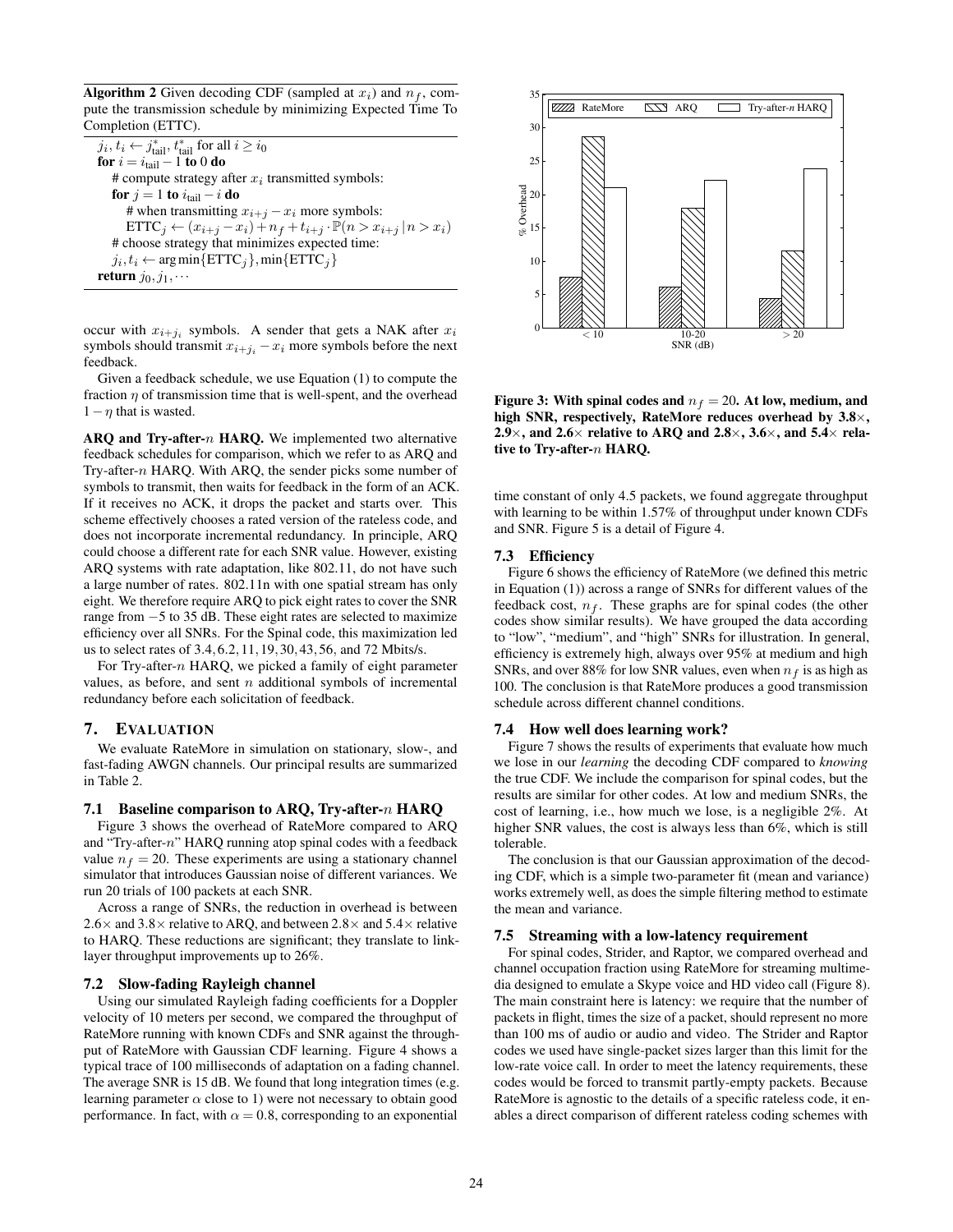| Fig., $\frac{8}{3}$ | <b>Experiment</b>                     | Result                                                                       |
|---------------------|---------------------------------------|------------------------------------------------------------------------------|
| 3, §7.1             | RateMore vs. ARQ, Try-after-n HARQ    | Overhead reduced by up to $5.4\times$ ; throughput increased by up to 26.6%. |
| 4, 5, §7.2          | Learning under slow Rayleigh fading   | Throughput only 1.57% below case of known CDFs and SNR.                      |
| 6, \$7.3            | RateMore efficiency for various $n_f$ | Better than 88% efficiency even when $n_f = 100$ : time is well spent.       |
| 7, §7.4             | Impact of learning on throughput      | RateMore's learning has an impact of only 0.25%-6%.                          |
| 8, §7.5             | Streaming with a latency requirement  | Block ACK scheduling and code agnosticism enables efficient streaming.       |
| 9, \$7.6            | Streaming on a fast-fading channel    | Less than 15% channel occupancy even at low bandwidth.                       |

Table 2: Summary of principal results.



Figure 4: Learning performance of RateMore with spinal codes on a Rayleigh fading AWGN channel. Noise power is 15 dB below average faded signal power, giving an equivalent (in terms of capacity) stationary SNR of 12.8 dB. Doppler velocity is 10 m/s. The learning parameter  $\alpha$  can be set to a very aggressive value of .8 for an aggregate throughput within 1.57% of the known-SNR "ideal adaptation" throughput. With  $n_f = 10$ .

different packet sizes, including for instance the effects of relatively smaller packet sizes in spinal codes.

## 7.6 Streaming on a fast-fading channel

When run on CDFs generated for a fast-fading Rayleigh channel, RateMore still maintains low overhead and channel occupation (Figure 9).

## 8. CONCLUSION

The recent innovations in practical rateless codes for wireless networks are an exciting development because they promise a better way to deal with the fundamental problem of time-varying channel conditions caused by mobility and interference. This paper presented the case for a different approach to link-layer protocols than the traditional methods, motivated by the property that with a rateless code, there is no obvious pause point to ask for feedback. We showed how using the decoding CDF provides a code-independent way to encapsulate the essential information of the underlying code. We developed RateMore, which incorporates a dynamic programming strategy to compute the transmission schedule, a simple learning method to estimate the decoding CDF, and a block ACK protocol to amortize feedback.

Our results show that RateMore reduces overhead by between 2.6 $\times$  and 3.9 $\times$  compared to 802.11-style ARQ and between 2.8 $\times$ and 5.4× compared to 3GPP-style "Try-after-n" HARQ, which are the best existing deployed approaches. We demonstrated the reduced overhead of RateMore in experiments using three different rateless codes (Raptor, Strider, and Spinal codes). These significant reductions in overhead translate to good throughput improvements. For example, for spinal codes, the throughput improvement is as high as 26% compared to both ARQ and "Try-after-n" HARQ.

In conclusion, we believe that RateMore provides a practically useful link-layer protocol to coordinate between sender and receiver in wireless networks using rateless codes, improving performance when channel conditions are variable.

## ACKNOWLEDGMENTS

We thank the reviewers and Bob Iannucci for helpful comments. Two generous graduate fellowships supported this work: the Irwin and Joan Jacobs Presidential Fellowship (Perry and Iannucci), and the Claude E. Shannon Assistantship (Perry). We thank the members of the MIT Center for Wireless Networks and Mobile Computing, including Amazon.com, Cisco, Intel, Mediatek, Microsoft, and ST Microelectronics, for their interest and support.

# **REFERENCES**

- [1] A. Anastasopoulos. Delay-optimal hybrid ARQ protocol design for channels and receivers with memory as a stochastic control problem. In *Communications, 2008. ICC'08. IEEE International Conference on*, pages 3536–3541, 2008.
- [2] R. Barron, C. Lo, and J. Shapiro. Global design methods for raptor codes using binary and higher-order modulations. In *IEEE MILCOM*, 2009.
- [3] J. Bicket. Bit-Rate Selection in Wireless Networks. Master's thesis, M.I.T., Feb. 2005.
- J. Camp and E. Knightly. Modulation Rate Adaptation in Urban and Vehicular Environments: Cross-Layer Implementation and Experimental Evaluation. In *MobiCom*, 2008.
- [5] D. Chase. Code Combining: A Maximum-Likelihood Decoding Approach for Combining an Arbitrary Number of Noisy Packets. *IEEE Trans. on Comm.*, 33(5):385–393, May 1985.
- [6] Erez, U. and Trott, M. and Wornell, G. Rateless Coding for Gaussian Channels. *IEEE Trans. Info. Theory*, 58(2):530–547, 2012.
- [7] O. Etesami, M. Molkaraie, and A. Shokrollahi. Raptor codes on symmetric channels. In *ISIT*, 2005.
- [8] R. Ganti, P. Jayachandran, H. Luo, and T. Abdelzaher. Datalink streaming in wireless sensor networks. In *SenSys*, pages 209–222, 2006.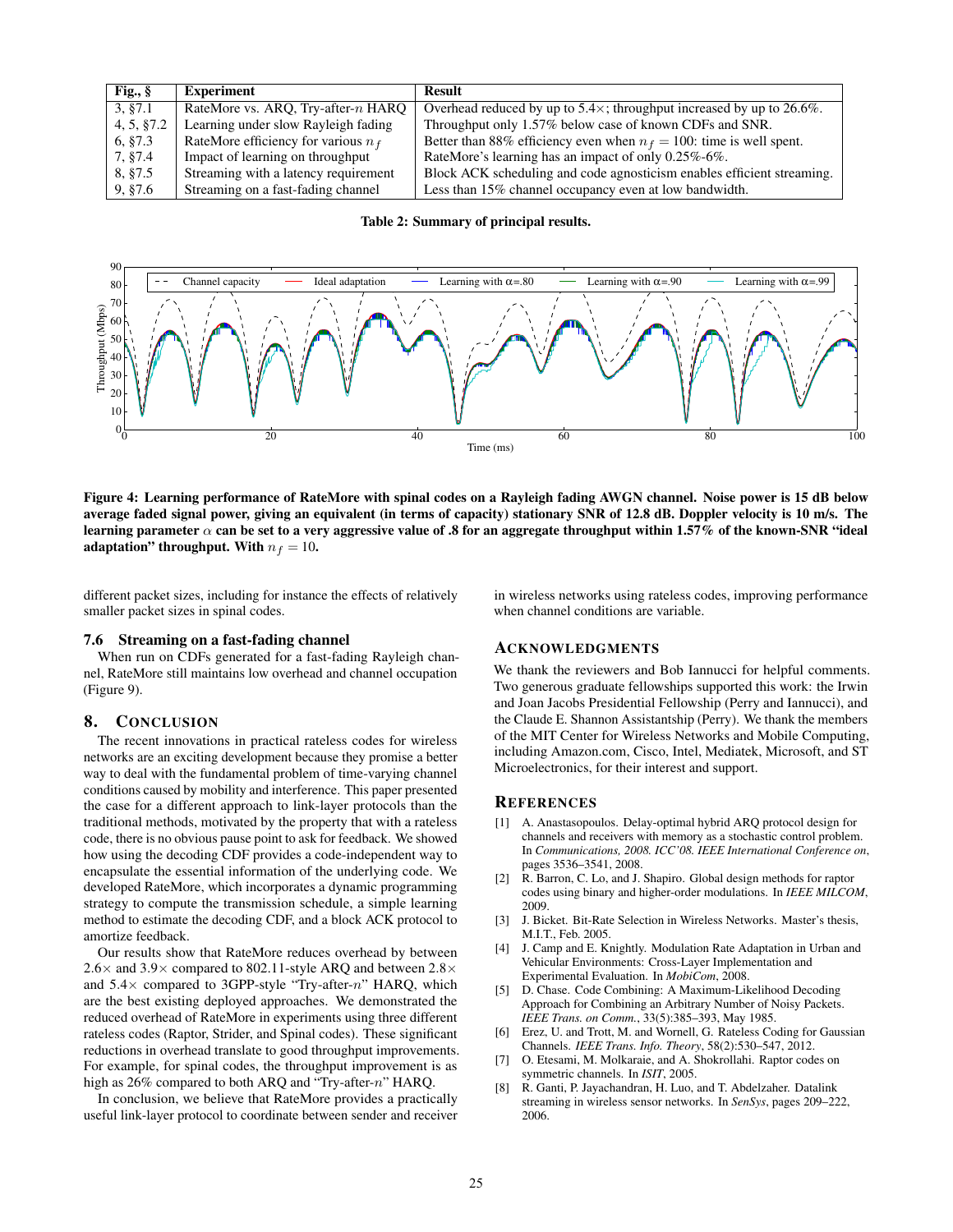

Figure 5: Detail of Figure 4.



## Figure 6: Even though  $n$  is random, RateMore makes good guesses and thus wastes very little time sending unnecessary symbols or waiting for unnecessary feedback.

- [9] A. Gudipati and S. Katti. Strider: Automatic rate adaptation and collision handling. In *SIGCOMM*, 2011.
- [10] J. Ha, J. Kim, and S. McLaughlin. Rate-compatible puncturing of low-density parity-check codes. *IEEE Trans. Info. Theory*, 2004.
- [11] J. Hagenauer. Rate-compatible punctured convolutional codes (rcpc codes) and their applications. *IEEE Trans. on Comm.*, 1988.
- [12] B. Han, A. Schulman, F. Gringoli, N. Spring, B. Bhattacharjee, L. Nava, L. Ji, S. Lee, and R. Miller. Maranello: practical partial packet recovery for 802.11. In *NSDI*, pages 14–14, 2010.
- [13] G. Holland, N. Vaidya, and P. Bahl. A Rate-Adaptive MAC Protocol for Multihop Wireless Networks. In *MobiCom*, 2001.
- [14] IEEE Standard 802.11: Wireless LAN Medium Access Control and Physical Layer Specifications, Aug. 1999.
- [15] J. Ikuno, M. Wrulich, and M. Rupp. Performance and modeling of LTE H-ARQ. In *Proc. International ITG Workshop on Smart Antennas (WSA 2009), Berlin, Germany*, 2009.
- [16] K. Jamieson and H. Balakrishnan. PPR: Partial Packet Recovery for Wireless Networks. In *SIGCOMM*, 2007.
- [17] J. Li and K. Narayanan. Rate-compatible low density parity check codes for capacity-approaching ARQ scheme in packet data communications. In *Int. Conf. on Comm., Internet, and Info. Tech.*, 2002.
- [18] K. C. Lin, N. Kushman, and D. Katabi. ZipTx: Exploiting the Gap Between Bit Errors and Packet Loss. In *MobiCom*, 2008.
- [19] C. Lott, O. Milenkovic, and E. Soljanin. Hybrid ARQ: theory, state of the art and future directions. In *2007 IEEE Information Theory*



Figure 7: Gaussian learning performance on a stationary channel with spinal codes. Mean and variance are smoothed by an exponentially-weighted moving average with parameter  $\alpha =$ .99. Steady-state performance is comparable to performance when CDFs are fully known.

*Workshop on Information Theory for Wireless Networks*, pages 1–5. IEEE, July 2007.

- [20] M. Luby. LT codes. In *FOCS*, 2003.
- [21] M. Luby, A. Shokrollahi, M. Watson, and T. Stockhammer. Raptor Forward Error Correction Scheme for Object Delivery. RFC 5053 (Proposed Standard), Oct. 2007.
- [22] R. Palanki and J. Yedidia. Rateless codes on noisy channels. In *ISIT*, 2005.
- [23] J. Perry, H. Balakrishnan, and D. Shah. Rateless spinal codes. In *HotNets-X*, Oct. 2011.
- [24] J. Perry, P. A. Iannucci, K. E. Fleming, H. Balakrishnan, and D. Shah. A rateless wireless communication system using spinal codes. In *SIGCOMM*, Aug. 2012. To appear.
- [25] S. Sen, N. Santhapuri, R. Choudhury, and S. Nelakuditi. AccuRate: Constellation-based rate estimation in wireless networks. *NSDI*, 2010.
- [26] A. Shokrollahi. Raptor codes. *IEEE Trans. Info. Theory*, 52(6), 2006.
- [27] E. Solianin, N. Varnica, and P. Whiting. Incremental redundancy hybrid ARQ with LDPC and Raptor codes. *IEEE Trans. Info. Theory*, 2005.
- [28] M. Vutukuru, H. Balakrishnan, and K. Jamieson. Cross-Layer Wireless Bit Rate Adaptation. In *SIGCOMM*, 2009.
- [29] S. Wong, H. Yang, S. Lu, and V. Bharghavan. Robust Rate Adaptation for 802.11 Wireless Networks. In *MobiCom*, 2006.